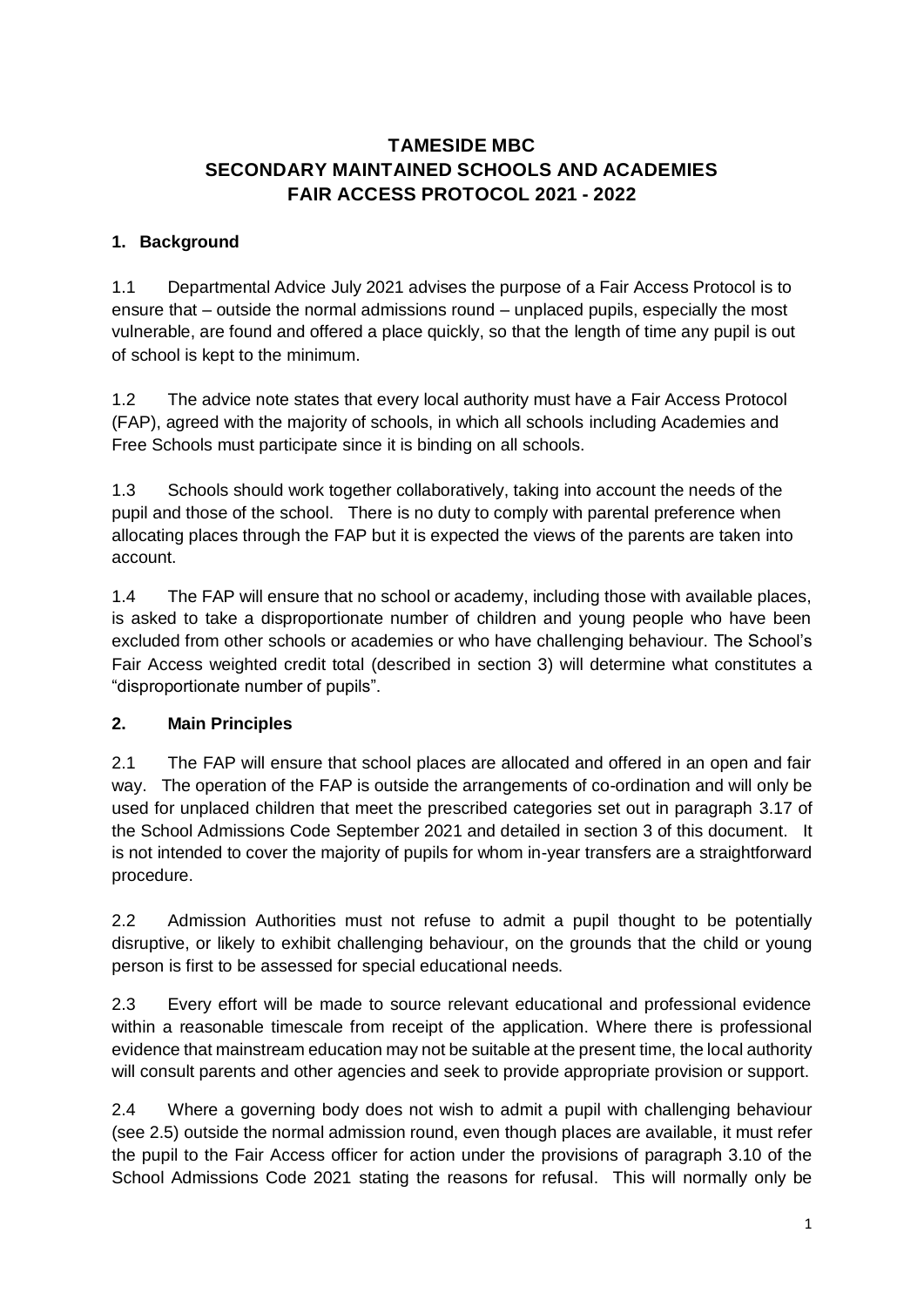appropriate where a school has a particularly high proportion of pupils with challenging behaviour or previously excluded pupils compared to other local schools and it considers that admitting another child with challenging behaviour would prejudice the provision of efficient education or the efficient use of resources. This provision does not apply to a looked after child, a previously looked after child or a child with an education health and care plan naming the school in question, as these children must be admitted under separate procedures.

2.5 Behaviour can be described as challenging where it would be unlikely to be responsive to the usual range of interventions to help prevent and address pupil misbehaviour or it is of such severity, frequency, or duration that it is beyond the normal range that schools can tolerate. This behaviour is expected to significantly interfere with the pupil's / other pupils' education or jeopardise the right of staff and pupils to a safe and orderly environment. Further guidance is included in the Referral Form at Appendix A.

2.6 A pupil with challenging behaviour may also be disabled as defined in the Equality Act 2010. When considering refusing admission on these grounds, admission authorities must consider their duties under that Act including when a pupil exhibits a tendency to physical abuse of other persons as a consequence of a disability.

2.7 Once it has been agreed that a pupil should attend a named school, that school must be accountable for that pupil. There is a collective responsibility to ensure the safeguarding of all young people and we must work together to protect them and act in their best interests.

2.8 The Local Authority (LA) will have the responsibility for identifying a pupil as being 'Fair Access" based upon evidence on the application form and where relevant from the transferring school and other appropriate professionals.

# **3. Referral to the Fair Access Protocol (FAP)**

3.1 Referral to the FAP should be seen as the last resort to secure a school place for a child. Where possible, children should be placed in school through the usual in-year admissions process in the first instance.

3.2 Where an admission authority refuses an in-year application and it considers that the pupil may fall into a fair access category, the admission authority should notify the local authority of this **within 5 school days stating the reasons for referral**. A referral Form is included at Appendix A for this purpose. Where the LA subsequently decides that a child is to be placed via the FAP, parents will be notified and a school place must be allocated to that child **within 20 school days**.

3.3 The FAP will only be used to place the following groups of pupils who are having difficulty in securing a school place in-year, and it can be demonstrated that reasonable measures have been taken to secure a place through the usual in-year admission procedures:

- **a) children either subject to a Child in Need Plan or a Child Protection Plan or having had a Child in Need Plan or a Child Protection Plan within 12 months at the point of being referred to the FAP** (information may be sought from the previous LA)
- **b) children living in a refuge or in other Relevant Accommodation at the point of being referred to the FAP**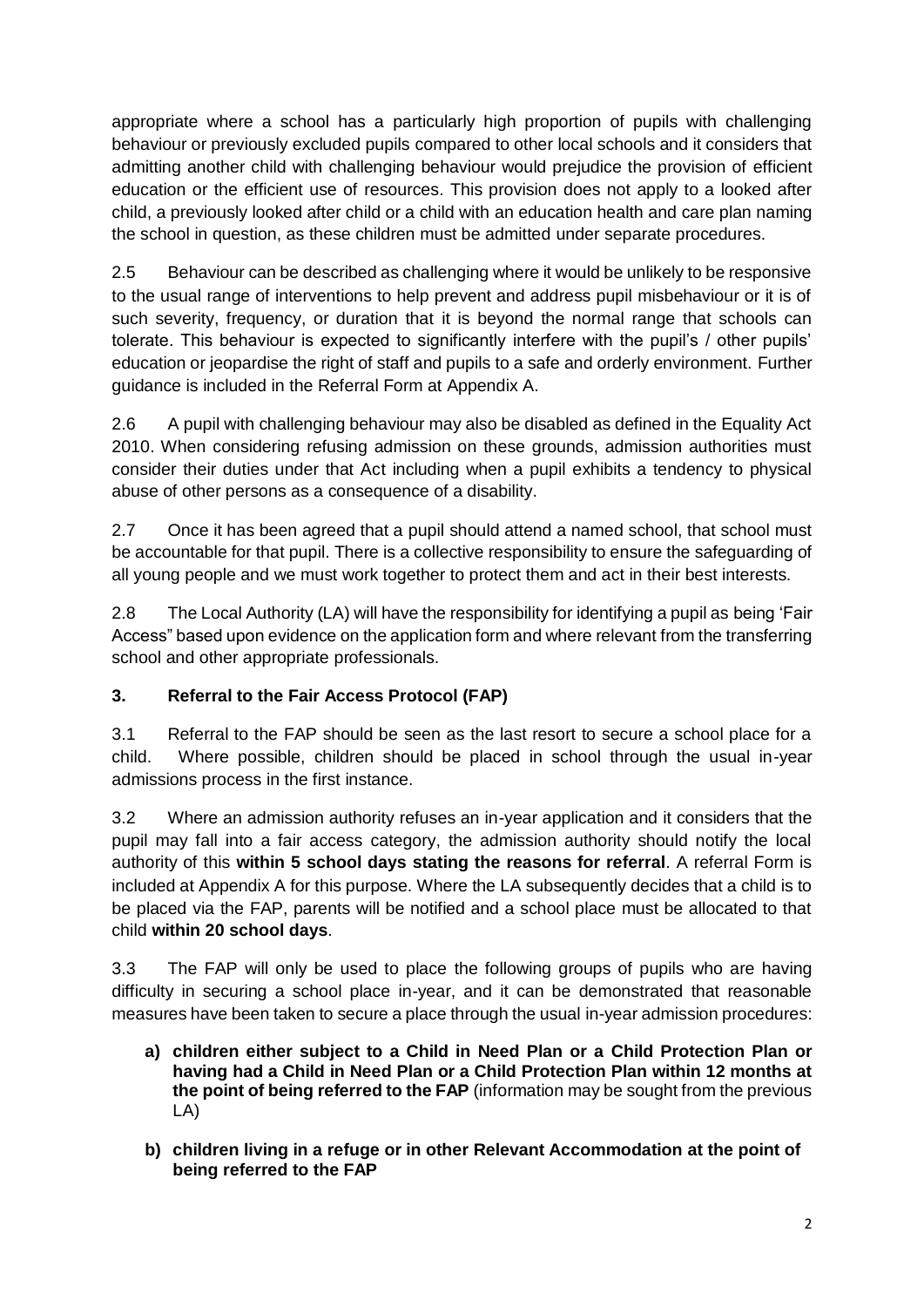- **c) children from the criminal justice system**
- **d) children in alternative provision who need to be reintegrated into mainstream education or who have been permanently excluded but are deemed suitable for mainstream education**
- **e) children with special educational needs (but without an education, health and care plan), disabilities or medical conditions**
- **f) children who are carers**
- **g) children who are homeless**
- **h) children in formal kinship care arrangements** (as evidenced by either a child arrangements order not relating to either birth parent or a special guardianship order)
- **i) children of, or who are, Gypsies, Roma, Travellers, refugees and asylum seekers**
- **j) children who have been refused a school place on the grounds of their challenging behaviour and referred to the FAP in accordance with paragraph 3.10 of the Code**
- **k) children for whom a place has not been sought due to exceptional circumstances** (the local authority will decide whether a child qualifies to be placed via the FAP on this basis, based on the circumstances of the case)
- **l) children who have been out of education for 4 or more weeks where it can be demonstrated that there are no places available at any school within a \*reasonable distance of their home.** This does not include circumstances where a suitable place has been offered to a child and this has not been accepted. (\*The reasonable distance will be the statutory walking distance between home and school that the Government thinks a child should be able to walk: three miles for pupils aged 8–16 years)
- **m) previously looked after children for whom the local authority has been unable to promptly secure a school place** (In most cases, use of the FAP should be unnecessary for a previously looked after child. The LA is expected to secure a school place promptly for such children and for admission authorities to cooperate with this. The LA will consider use of their general powers of direction or will ask the Secretary of State to consider issuing a direction [as set out in paragraphs 3.26 to 3.29 of the Code] where a school place for a previously looked after child cannot be agreed with an admission authority promptly).

3.4 The In-Year Fair Access Panel (IFAP) will take place each month. All Head Teachers will be expected to attend. The IFAP will be chaired by a Head Teacher and the meeting facilitated by the Fair Access Officer.

3.5 All schools must authorise a representative to participate fully in discussion and decision-making on placing children referred to the IFAP and admit their fair share of children when asked to do so in accordance with the FAP.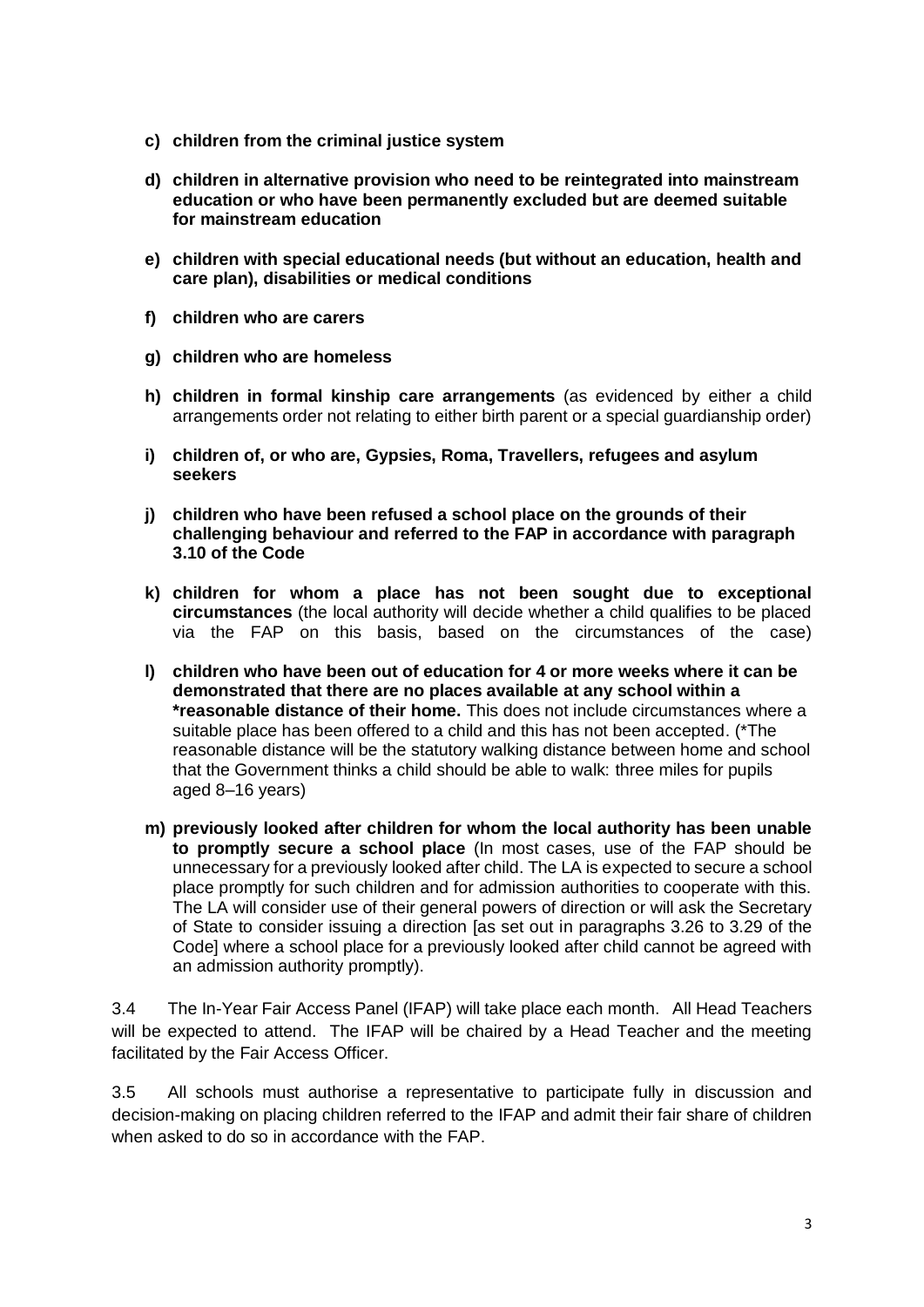3.6 Those schools referring applications to the IFAP will attend and present their reasons for the referral. The panel will consider the application and subsequently allocate a school. The IFAP will remain sovereign for all decisions made. Non-attendance at the panel shall not be cited as a reason to subsequently refuse a place to an allocated pupil. It is expected that all pupils under consideration at the IFAP will be allocated a school place. The FAP is designed to ensure the timely placement of vulnerable pupils, therefore requests for further information should only be made in accordance with statutory timescales.

3.7 Once a school place has been allocated, the Fair Access Officer will notify parents and arrangements should be made for the pupil to start at the school as soon as possible to avoid any gaps in their education. The school and/or the local authority should also make any necessary arrangements that may be required to ensure any needs of the pupil are met, and that they have a successful start at the school. The school will inform the Fair Access Officer of the start date of the pupil and a fair access credit will be awarded.

3.8 In all cases the Fair Access Officer informs the parents of the school allocations and if relevant their statutory right of appeal to an independent appeal panel. The Fair Access officer will also update the Fair Access records to ensure there is equity of placement.

3.9 FAIR ACCESS CREDITS - Schools are awarded one fair access credit for each pupil allocated under the protocol. The number of credits a school has accrued during the current and previous 2 terms will be taken into account when pupils are allocated to schools. Fair Access credits will remain pending until a start date is confirmed to the Fair Access Officer. If a pupil is not subsequently admitted into an allocated school, the credit is removed.

# **4. Reintegration of Pupils from the Pupil Referral Service**

4.1 When a student demonstrates readiness to return to mainstream school TPRS will discuss suitable schools with the student and the parents and will offer preference advice. The decision regarding preferred schools will have regard to parental preference, previous FA pupil allocations, school FA weightings, geography, transport, and known associations that may hinder the pupil's success at particular schools.

4.2 TPRS will contact the preferred school direct with the information about the student. The Head Teacher will discuss the suitability of the placement with the TPRS within 2 days from receipt of the information\*. If the Head Teacher believes the placement is not suitable but the TPRS and family still want the placement, the placement is discussed at the next available IFAP. Valid reasons for objection to a TPRS placement are limited. In the meantime, TPRS may approach the second preference school. Students for whom the excluding school recommends an immediate return to another mainstream school will be placed without delay. Receiving schools will not challenge the excluding school's recommendation.

\*The student will start at their new school within 2 weeks of the placement being agreed.

4.3 Once a placement is agreed the pupil will be dual registered with TPRS as the MAIN school and the placement school as the SUBSIDIARY.

4.4 A meeting for the student and family must be arranged within 5 days of the agreement. This meeting will follow the reintegration script guidelines (see appendix B) and will determine:

• Agreed Start Date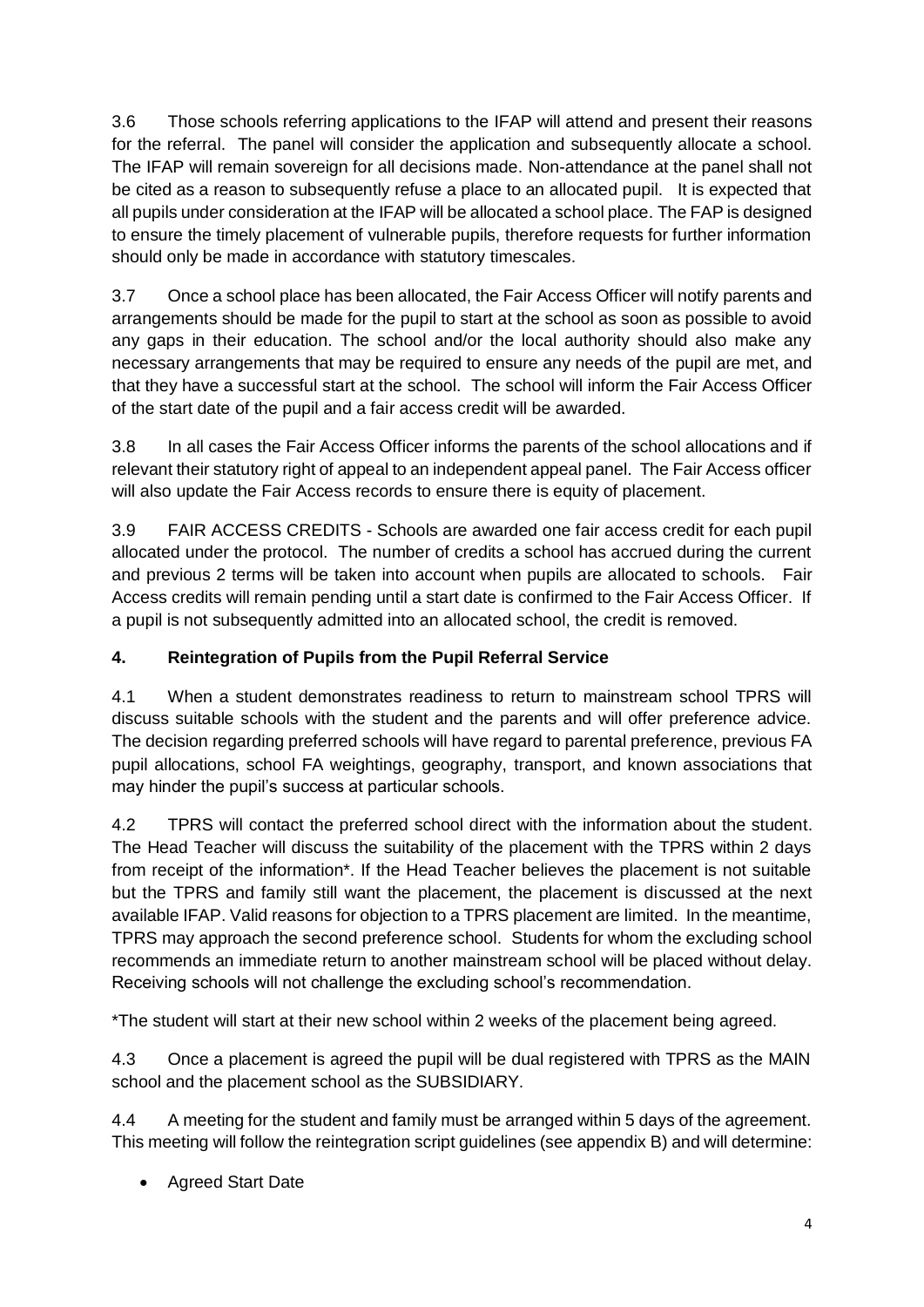- Flexible timetable details
- Examination arrangements
- In-school support package i.e. identified staff member etc.
- Details of learning needs / SEND information /useful strategies for support
- Medical information sharing
- Details of other agencies currently working with the family

4.5 SCHOOL REVIEWS – School review meetings will be held at 4, 8 and 12 weeks. At each review meeting representatives from the school, the student, their family and TPRS will attend. The mainstream school will arrange this meeting.

4.6 Following a successful 12-week school review meeting, TPRS will take Key Stage 3 students off roll and the student will become single registered at the mainstream school. **Key Stage 4 pupils (i.e. Y10 & Y11) remain dual registered until the end of Year 11**. For KS4 students who remain dual registered with TPRS, attendance will continue to be monitored by both the mainstream school and TPRS. TPRS will gather attendance data half-termly along with details of any action taken for poor attendance. This information must be freely available to TPRS.

4.7 If at the 12 week school review meeting it is agreed that the pupil is not progressing as desired (e.g. the pupil has displayed behaviour which would warrant a fixed term exclusion in accordance with the school's own behaviour policy) the 12 week dual registration can be extended by agreement.

4.8 Reintegration students must be treated the same as a regular student already on roll. Breaches of the school behaviour code incur the same sanctions as other students and are not reason for placement breakdown. For example, poor attendance and uniform transgressions are not reasons for placement breakdown. TPRS student supported reintegrations are NOT Managed Moves.

4.9 REINTEGRATION FAILURE – During the dual registration period, should the pupil's behaviour give significant cause for concern, (i.e. the pupil has done something which would warrant a permanent exclusion in accordance with the school's own behaviour policy) the placement will be terminated by agreement.

4.10 The decision to terminate a reintegration placement will be made by the Headteacher of the mainstream school in consultation with TPRS Executive Headteacher, after sharing of all the relevant information with TPRS reintegration officer. This information will subsequently be shared with parents.

4.11 The Mainstream School will complete and forward the Pupil Passport to TPRS within 5 days of the decision to terminate the placement. The TPRS pupil reintegration process is summarised as follows:

- $\triangleright$  A placement request is sent to the school
- $\triangleright$  Head teacher and TPRS discuss suitability of the proposed placement within 2 days
- $\triangleright$  Student is Dual Registered with the TPRS as the MAIN and the SCHOOL as the SUBSIDIARY, unless Head Teacher objects and the placement is discussed at the IYFAP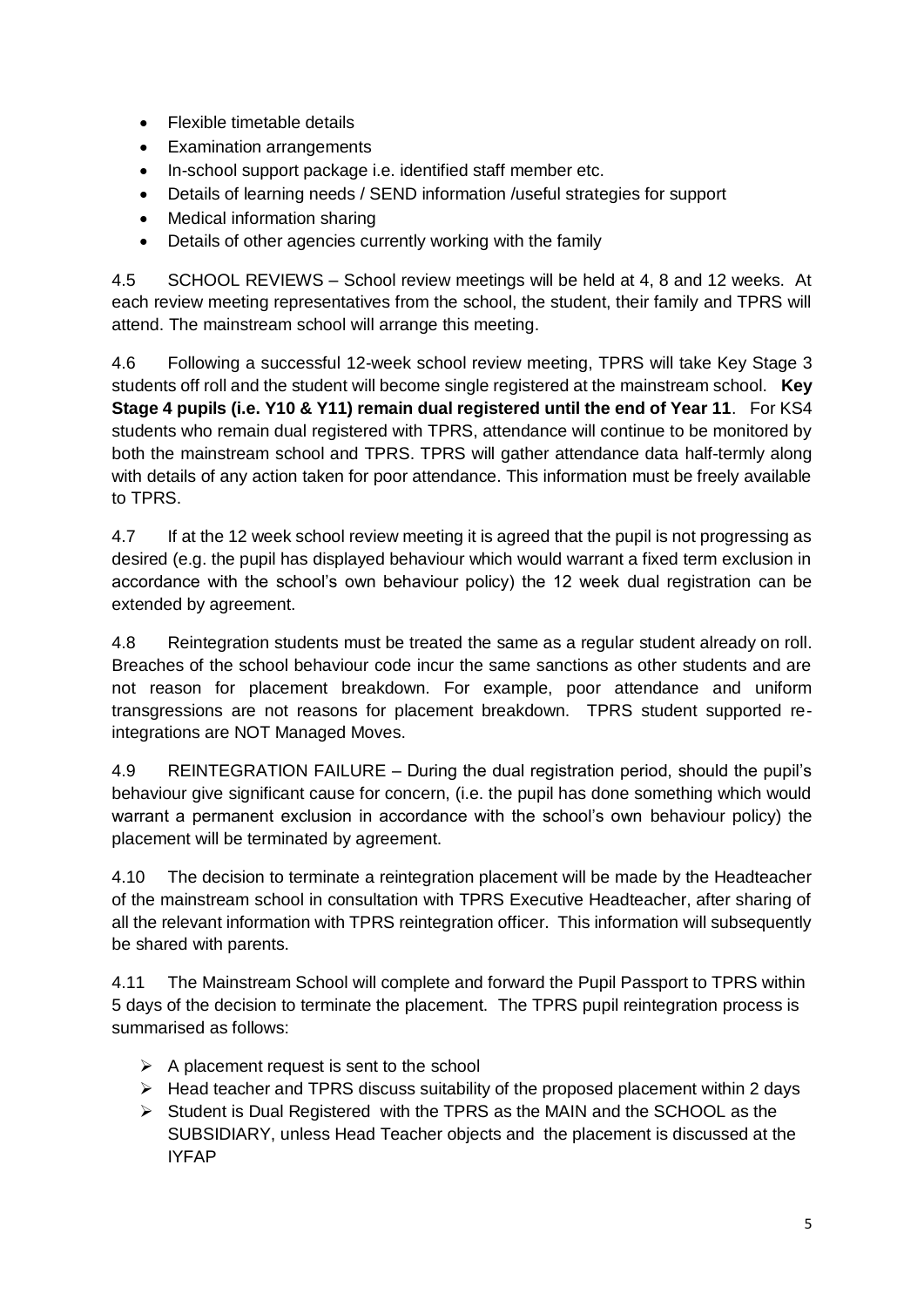$\triangleright$  KS3 student attends successfully for up to 12 weeks (dual reg) then becomes single registered at the school. KS4 students remain dual registered with TPRS

4.12 Should the TPRS encounter problems securing a school placement for individuals; the placement request is brought to the IYFAP for resolution.

4.13 Cared for Children and EHCP Students transferring to mainstream schools from TPRS do not count as TPRS re-integrations.

#### **5. Ensuring Success**

5.1 In order for the scheme to be successful, all participants must adhere to the following points:

5.2 APPEALS **-** Fair access pupils will be given priority for admission over any others awaiting an appeal for admission and schools must not insist on an appeal hearing before admitting a pupil under this protocol. Schools should be aware that where they refuse a child a school place and subsequently refer them to the FAP, they may later be required to admit that child if an appeal is upheld. This would still be the case when an alternative school place is offered to the child via the FAP. In all circumstances, the decision of an appeal panel is binding and must be complied with.

5.3 RELIGION / FAITH **-** Wherever possible pupils with a religious affiliation will be matched to a suitable school, but this will not override the Protocol.

5.4 LOOKED AFTER CHILDREN (CARED FOR CHILDREN) **-** Admission authorities are required to give highest priority in their admission arrangements to children in care, and Local Authorities may direct other admission authorities for any maintained school to admit a child in their care. Looked after Cared for children are not allocated school places under the protocol and will not be eligible for FA credits.

5.5 SPECIAL EDUCATIONAL NEEDS (SEN) **-** Children with an Education, Health and Care Plan are not covered by the protocol and are placed according to the SEN Code of Practice.

5.6 YEAR GROUP NUMBERS - All Schools must ensure the Fair Access Officer receives regular updates confirming the number of pupils on roll in each year group and within 2 days on request.

5.7 RETURNING FROM ELECTIVE HOME EDUCATION DUE TO COVID-19 - During the COVID-19 outbreak, some parents of children who are clinically extremely vulnerable (at very high risk of serious illness from coronavirus) decided to electively home educate their child. Where a parent decides they want their child to return to school and subsequently apply for a school place, applications should be processed in accordance with the local in-year admissions process. Most children should secure a school place this way. For those experiencing difficulties, local authorities should be aware that those children with medical conditions qualify to be allocated a school place via the FAP under category (e) above. Other children in this situation may also qualify to be placed via the FAP under category (l) above.